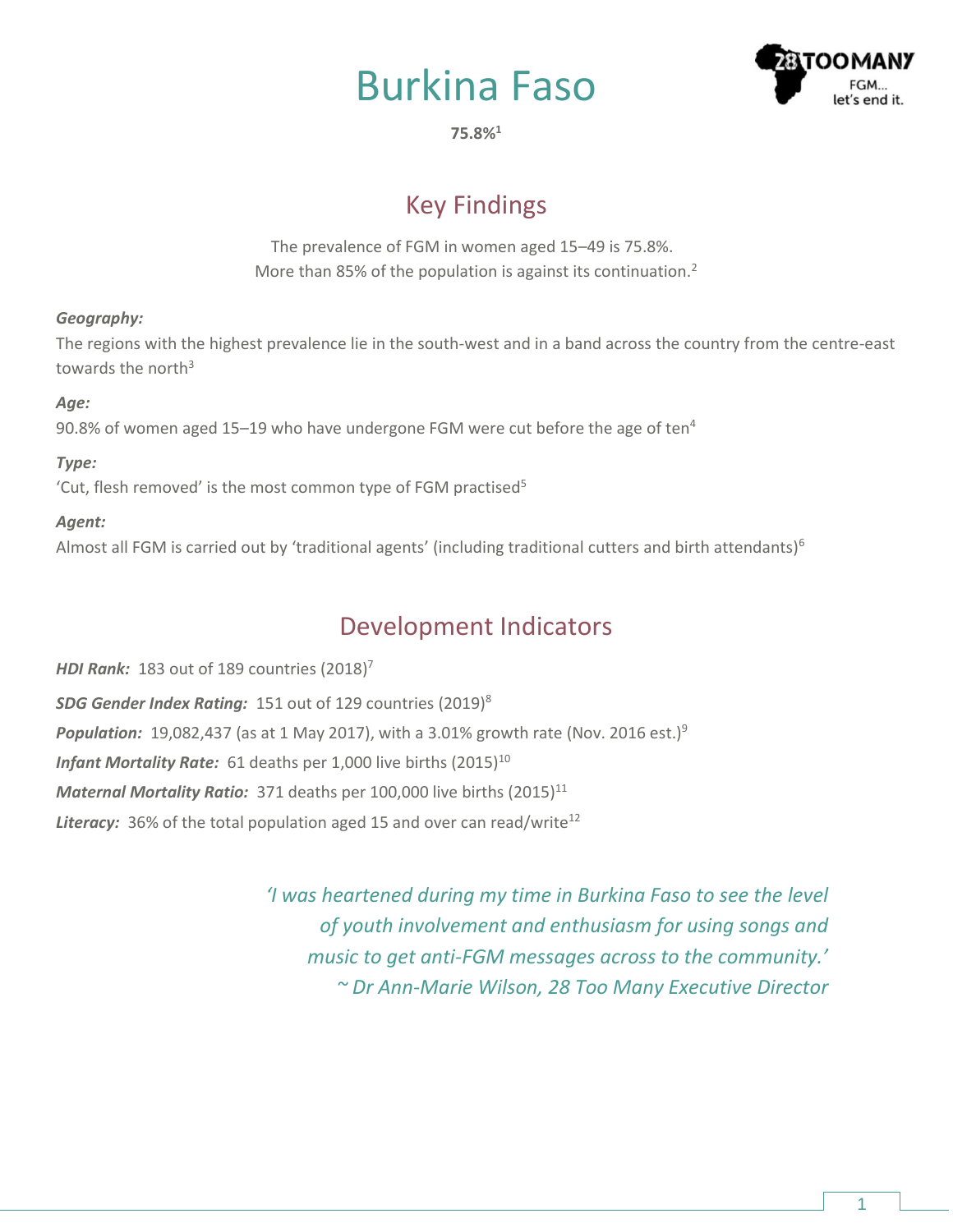### Prevalence

FGM is practised across all regions, ethnic groups and religions in Burkina Faso. There are distinct regional variations; FGM prevalence ranges from 54.8% in the Centre-West to 89.5% in the Centre-East. Two-thirds of the population of Burkina Faso live in rural areas, and nearly 10% more women aged 15–49 have had FGM in rural areas (78.4%) than in urban areas (68.7%). Prevalence in the capital, Ouagadougou, is 64.8%.

The regional pattern of FGM prevalence broadly corresponds with the distribution of ethnic groups: the highest-practising groups include the Séonufo (87.2%) and Lobi (83.2%) in the south-west, the Fulani (83.9%) towards the north-east, the Mossi (78.4%) across the central band and the Bissa (83.1%) mainly in Centre-East. The lowest prevalence is recorded among the Gourounsi, who live largely in Centre-West (60.3%) and the Touareg/Bella in the far north-east (22.2%).

FGM is practised by all religions: among Burkinabé women aged 15–49, 81.4% of Muslims, 75.5% of traditionalists/animists, 66.1% of Catholics and 60% of Protestants have been cut.<sup>13</sup>



The prevalence of FGM in women (aged 15–49) is 75.8%. This is a decrease from 76.6% in 2003. Due to the large age-range of women included, however, the overall prevalence alone may not fully reflect the progress that has been made in recent years. Breaking down the most recent data by age group shows that the prevalence for women aged 45-49 is 89.3%, while for the youngest age group this has fallen to 57.7%. Despite the fact that a small proportion of women may be cut after the age of 15, the data demonstrates a clear trend towards lower prevalences among younger women.14